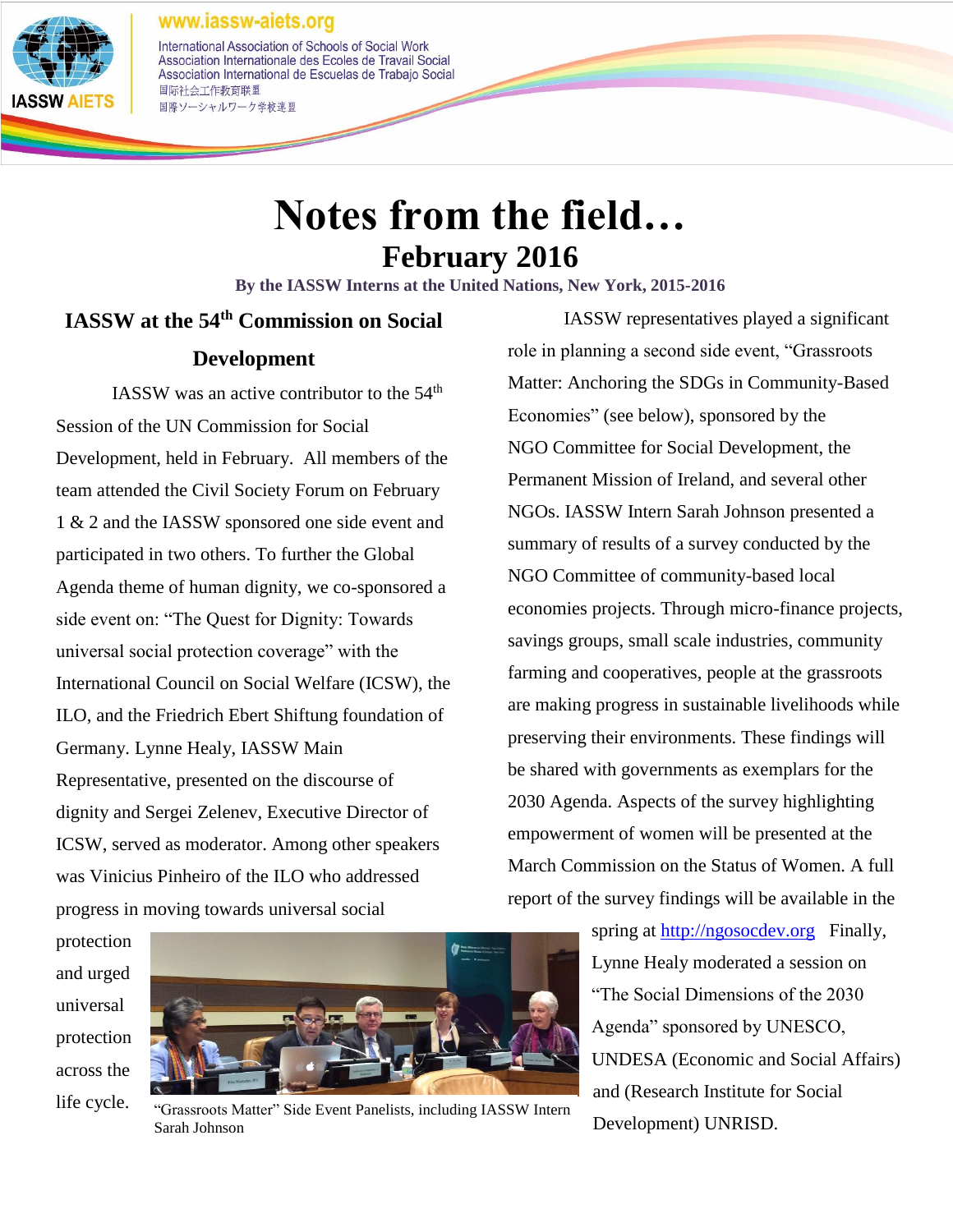

#### www.iassw-aiets.org

International Association of Schools of Social Work Association Internationale des Ecoles de Travail Social Association International de Escuelas de Trabajo Social 国际社会工作教育联盟 国際ソーシャルワーク学校連盟

The overall theme of the  $54<sup>th</sup>$  session was "Rethinking and Strengthening Social Development." The discussions among governments were forward-thinking, pointing toward the beginning implementation of the 2030 Agenda and the 17 newly adopted Sustainable Development Goals (SDGs). For more information on the Commission for Social Development, visit [this](https://www.un.org/development/desa/dspd/united-nations-commission-for-social-development-csocd-social-policy-and-development-division/54th-session-of-the-commission-for-social-development-csocd54.html)  [webpage.](https://www.un.org/development/desa/dspd/united-nations-commission-for-social-development-csocd-social-policy-and-development-division/54th-session-of-the-commission-for-social-development-csocd54.html)

#### **Committee Updates Committee on Social Development**

The NGO Committee on Social Development prepared heavily and participated in the 54<sup>th</sup> Commission on Social Development, which just ended. As part of its contribution to the Commission, the Committee held a very successful two-day Civil Society Forum. As a result of the Forum, a Civil Society Declaration was adopted and can be accessed in three languages on the UN website (English, French, and Spanish). The English version of the document can be reached [here.](http://statements.unmeetings.org/media2/7656141/margaret-mayce-csdeclaration-1-.pdf)

#### **Committee on Financing for Development**

The NGO Committee on Financing for Development is currently working on establishing a direction to maximize its efforts at the United Nations in the wake of the Third International Conference on Financing for Development and its outcome document, the Addis Ababa Action Agenda. That document can be found [here.](http://undocs.org/A/RES/69/313) Members of the committee recently created subgroups to further focus on the implementation of its mission.

The *Advocacy Working Group*, which advocates for grassroots organizations and people whose voices are not usually heard in corridors of world economic



Some IASSW UN team members at the 54<sup>th</sup> Commission for Social Development, from left to right: Dr. Rebecca Davis, Dr. Lynne Healy, and Christi Holmes Staples

power, advocates to policymakers at the UN seeking development plans and programs that put people and planet ahead of unjust profits.

The *Education Working Group* provides educational resources on FfD processes and how they relate to crosscutting issues. It also works to empower members and others to bring about change in systemic financing issues.

The *Writing Working Group* develops materials to guide committee advocacy agenda and other statement needs, focusing on 'Finance is a Human Rights Issue' as the key message. Christi Holmes Staples serves as the chair of the Writing Working Group.

#### **Working Group on Girls**

The Working Group on Girls is still preparing for the  $60<sup>th</sup>$  [session](http://www.unwomen.org/en/csw/csw60-2016) of the Commission on the Status of Women, which will take place from 14 to 24 March 2016, but it has identified its three primary areas of advocacy this year: girls in humanitarian crises, girls' education, and violence against girls. The Mission Outreach Sub-Committee is focused on reaching out to member states who serve on the Statistical Commission and/or the Commission on the Status of Women to advocate for the inclusion of indicators in the 2030 Agenda that are appropriate in measuring the